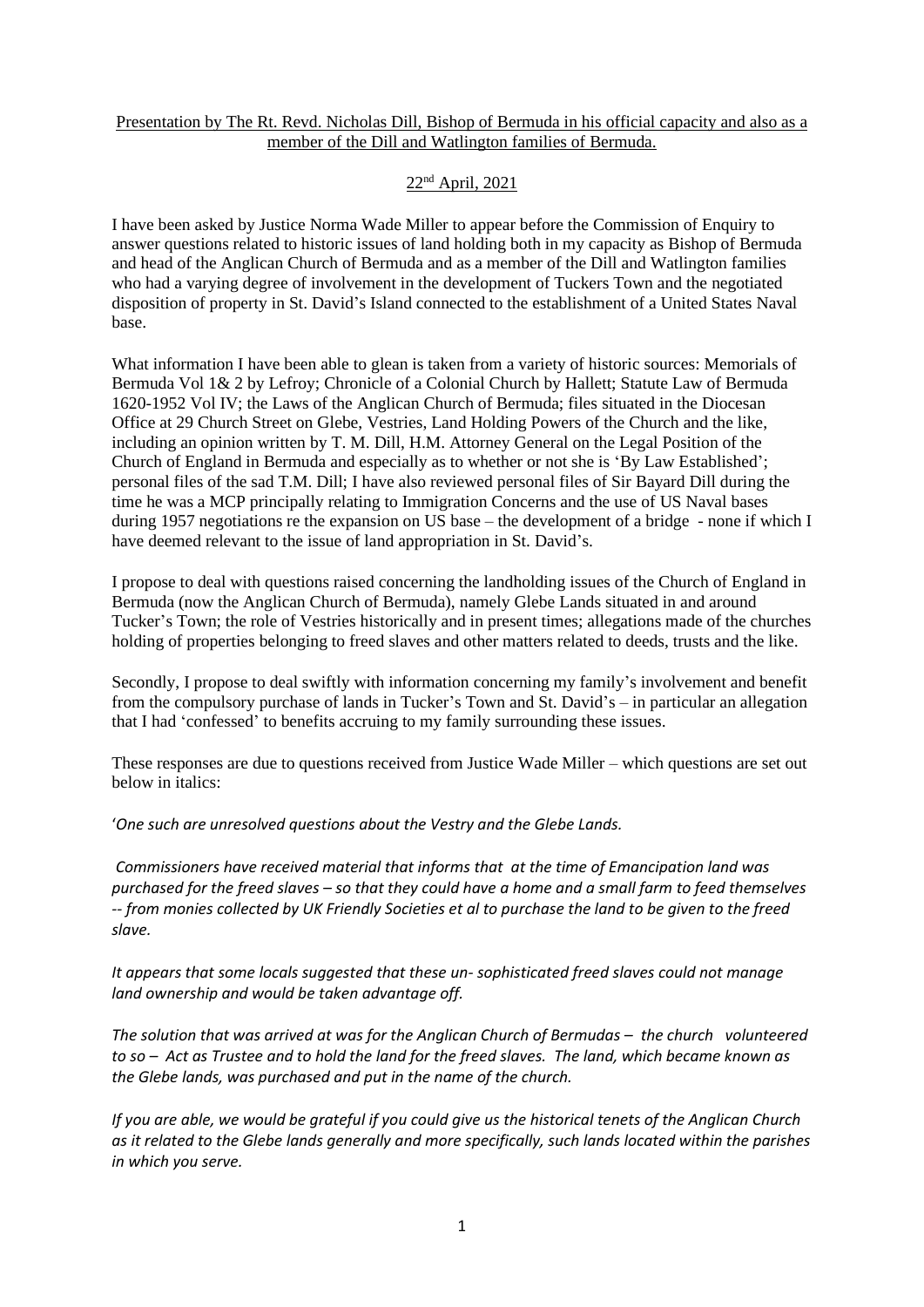*There seem to be some angst regarding no reporting by the Synod on Glebe Lands in Bermuda of which Tuckers Town was part of the Glebe Lands of St. Georges and Hamilton Parish.*

*In addition to hearing the historical information about the Glebe lands, I am to enquire if you would provide us with any personal information relating to your family's direct involvement and benefit from certain acquired/expropriation and property in Tucker's Town, for which some Commissioners understand was the basis of your public apology.*

*Also, I am to remind you that you were going to check with a family member to see if she had some documents on land holdings in St. David's.*

- *1) What year was it mandatory for undeveloped land and developed land to be recorded and administered by the vestry*
- *2) What are the roles and responsibilities of the vestry administration staff?*
- *3) If the vestry was responsible for collecting taxes on properties how were these funds managed and recorded?.*
- *4) What were the processes for releasing deeds to the land owners when the debt was repaid in full.*
- *5) If the deeds are held in Trust are the vestry members the trustees.*
- *6) What was the physical location of the deeds? If the deeds were held by a law firm can you identify which law firm or firms?.*
- *7) Did land owners loose their property as result of default in tax payments and if so what was the process for liquidating the assets?*
- *8) Was a valid signature required by the land owners when submitting the deeds to the vestry?*
- *9) We are trying to understand how the Vestry system works. When was it established. What was its function.*
- *10) Also we had a misunderstanding between the Glebe Land and the Vestry System. Would you kindly explain the distinction.*

I want to begin by thanking the Commission for the important work it is doing in trying to clarify issues around historic land appropriation/ misappropriation in Bermuda – to allow for the appropriate hearing of grievances and review of historical facts around any injustices perpetrated against individual. I want to apologize by saying that my comments are only partial, taken from what limited resources are available during the pandemic, from historical accounts and files. Many of the questions raised touch on matters that are either new or unknown – some seemingly based on a misunderstanding of the nature and extent of church ownership.

In this presentation, I am to establish what Glebe Lands are, how the land came to be in possession of the Church, then to look at the role of Vestries. In doing so, I hope to address some of the issues raised in the specific questions outlined above.

An in summary distinction between Glebe Land and Vestry land holding is that Glebe land was given by the Bermuda Company, the Crown and by individual donors to help endow and pay the stipend of clergy. The Vestries are bodies that work alongside the incumbent in the parish in the oversight and stewardship of churches, ecclesiastical buildings and the ministry of the parish. Historically, Vestries also had certain civic responsibilities alongside the ecclesiastical responsibilities. These lapsed in or before 1867. Only in later years have Vestries held land.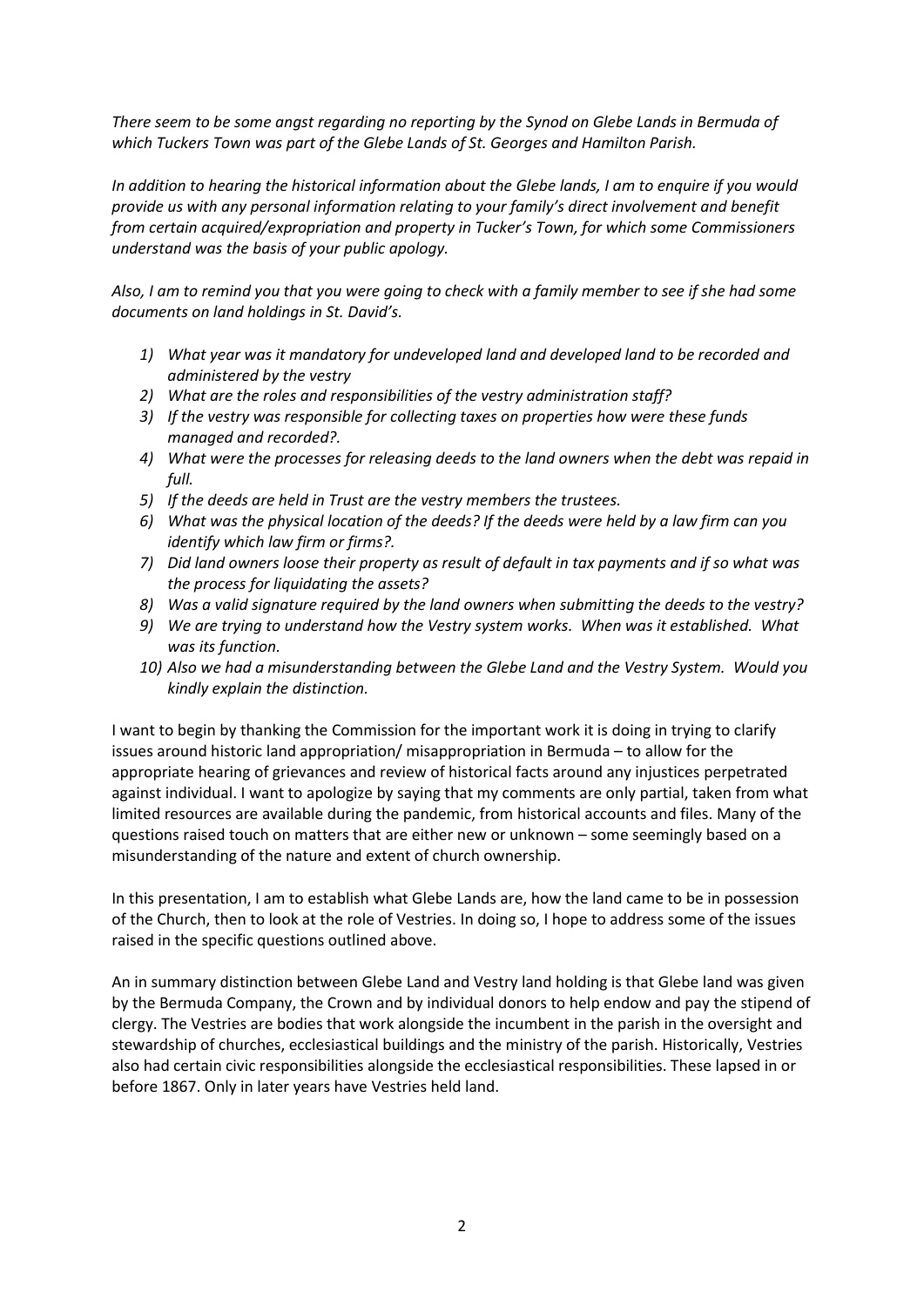# **Glebe Land**

Glebe - comes from the Latin word 'Gleba' meaning soil or turf. It was a name applied to land held in various parishes for the use of incumbents of different church livings to help provide a living/ stipend for incumbents – who held the land in their own name as proprietors – with the right to receive income – but no power to alienate or dispose of it. This practice occured from the earliest days.

In 1619 – according to Lefroy's 'Memorials of the Bermudas', Norwood's maps etc and supported by an opinion written by R. W. Appleby on  $6<sup>th</sup>$  December 1940 - three portions of Glebe Land in St. George's, Pembroke and Southampton/Sandys (Overplus) were initially vested in the incumbents of the various parishes, having been granted them initially by the Bermuda/Somers Company. The Rev Lewis Hughes was sent out by the Company in 1615 charged to care for the spiritual welfare of the early settlors, and suggested the establishment of Glebe Land in all parishes – which he wrote about to the company in 12<sup>th</sup> August 1619. Governor Butler liked the proposal and ordered that 2 shares in Southampton two shares in Pembroke, two shares in St. George's Island and two in Tucker's Town be set aside. This order was not acceptable to the settlors and was challenged that there should be a church in each tribe. Thereafter Glebe land was given by the Company or by private donors. I have no record of any Glebe Land given outside of St. Goerge's Island (ie in Tucker's Town). The St. George's Glebe was located to the west of St. George's town but over time and certainly by 1790's it had vanished within the growth and development of the town.

In November 1622, Samuel Trott of Walsingham gifted a portion of land known at the Harris' Bay/ Tuckers Town land (now Glebe Hill) for a church to be built and Glebe provided. A small halftimbered building was built that year and a stone parsonage but in 1623 an exchange occurred moving the church to the current location in Bailey's Bay. This was because another church was built in Smith's parish. The original church was a ruin by 1635. The parsonage remained occupied by successive ministers until 1689.

Other land was donated to the various parishes – for example, Hinsons' and Hawkins Island to Paget parish. This was subsequently exchanged.

Glebe Land was often partitioned into lots – but with very poor rates of return. It was sold off by Act of the Legislature in fee simple conditional – in St. George's from 1791 onwards by public auction – but the condition was that the purchaser would pay to the rector 7% per annum interest. In default the Rector could take the land back. (Similar legislation for Paget in 1795, Hamilton parish in 1805, Pembroke 1852).

However in 1707 there was an act (For Quieting Estates and Preventing Lawsuits) providing that if someone lived on a property for 20 years 'quietly ans enjoyed' it passed to them. It seemed to suggest that the rector could not claim after 20 years.

Also, the income derived from the Glebe was so minimal and the fee simple conditional process cumbersome that it was decided it should end – leading to the Glebe Act 1931 which said that upon application any holder of Glebe Land Conditional could apply to have it become fee simple absolute.

The Glebe lands from the start were given for the purpose of providing the incumbent with a stipend, alongside pew rents. As the land was often undeveloped and unproductive – it was sold pursuant to a series of Acts of the Legislature starting with the St. George's Glebe Act of 1791 – outlined variously in chapter 92 of Volume IV of the Statute Law of Bermuda 1620-1952. In the various acts – they refer to selling off Glebe lands in St. George's (1791) Paget (1795), Hamilton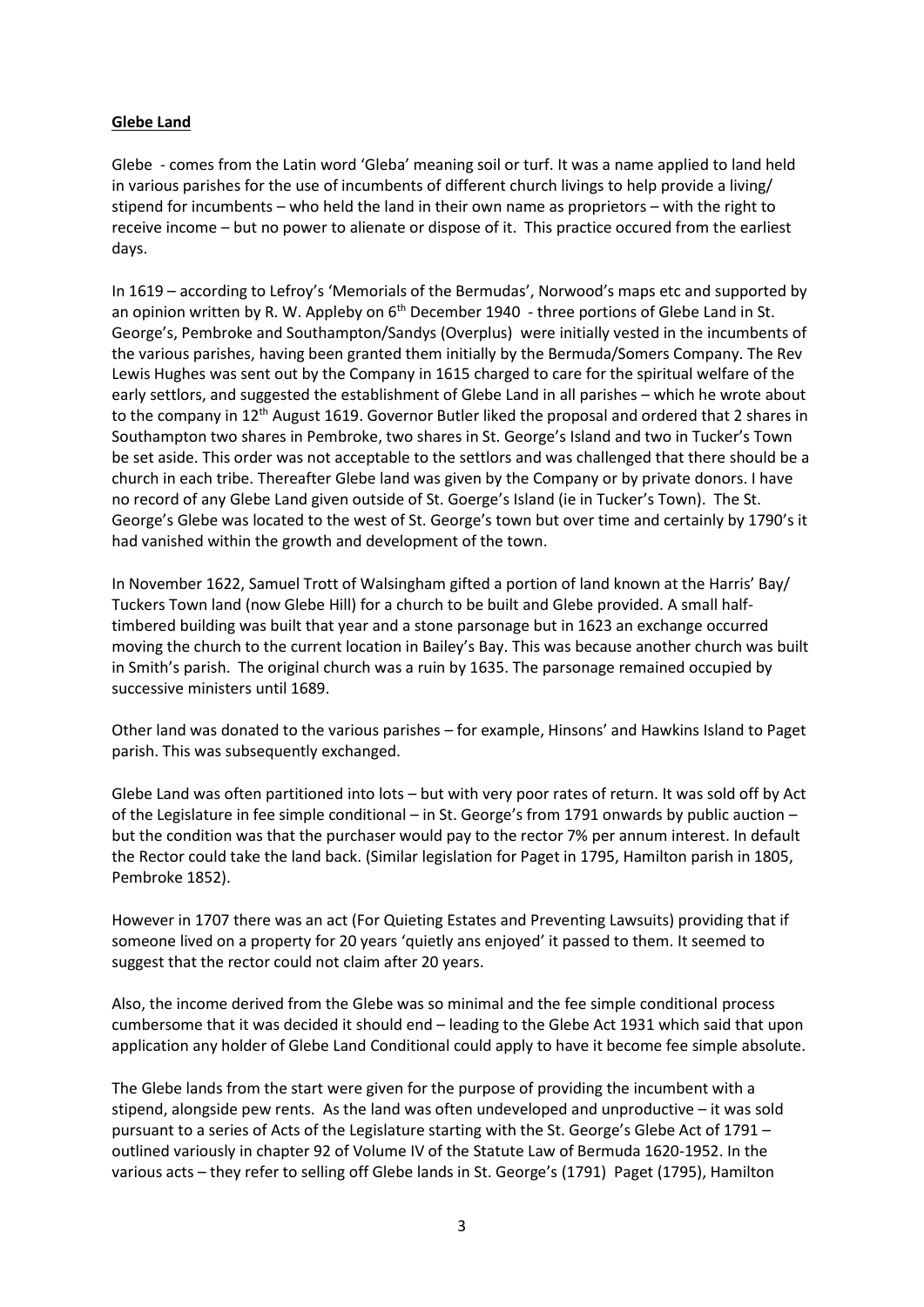Parish (1805). In 1863 the parishes west of St. Georges were divided into 8 with 4 shared livings- and what Glebe Land or interest from the sale therefore (per Smiths and Haimlton Parish and Tuckers Town) by virtue of the Church Livings Act 1864. Sale of Glebe Lands continued in 1881 (Pembroke). By 1921 Glebe Lands were Vested in the Synod in trust for the benefit of the living of the incumbent (1921 – Devonshire & Pembroke, Southampton & Sandys. In 1926 – the fee simple conditional owner of what had been Hamilton and Smiths Parish Glebe – namely the Bermuda Development Company took the land in fee simple absolute. In 1927 Paget and Warwick Glebe land was discussed. In the Glebe Act of 1931 any application to purchase the fee simple conditional properties absolutely no longer require the involvement of the Legislature but could be determined by the Synod. Proceeds of sale held by the Synod on trust for the parish(es) concerned. Prior to the Glebe Act of 1931 – if land was held in fee simple conditional – if the condition of paying interest was not met, if technically reverted to the incumbent The Church Livings and Glebe Land Consolidation Act 1967 vested all glebe land, proceeds of sale, and rents and other income from the glebe land in Synod on trust for the parishes concerned.

The various incumbents were initially appointed by the Bermuda company and later by the Governor - who was the 'Ordinary' until the Vacant Benefices Act 1882 – when the ecclesiastical benefice or church livings vested in the Synod and Bishop and land was part of the living of the benefice. Prior to then the incumbents held title to the church property as 'corporations sole', passing ownership to their successors. In 1921 and thereafter the combined living of Hamilton/Smiths; Pembroke/Devonshire; Paget/Warwick and Southampton/ Sandys were separated into separate livings with the freehold held by the incumbent – with the exception of the Glebe Lands which was held in trust for the two parishes jointly. There are no deeds of which I am aware for the Glebe Lands. Initially they were west aside by the Bermuda/ Somers Company. Then by the crown. When the Synod took over as trustee for Glebe Lands any subsequent sale was devised by way of deed. These are held in the Diocesan Office.

The allegation outlined above that the Church added to its Glebe land belonging to freed slaves is entirely new and unsubstantiated. The donations of Glebe land preceeded emancipation by 200 years. At the time of Emancipation, land was donated by the church from Glebe Land to establish schools for the freed slaves. Bishop Inglis and Archdeacon Spencer worked with the Society for the Promoting Christian Knowledge managed to establish some local schools from 1826 onwards for white and for coloured children. Upon Emancipation the Colonial Office assisted with funds to purchase buildings - usually on Glebe Lands.

In a toast given to the Governor, the Speaker to the Clergy in Bermuda by the Attorney General Thomas Melville Dill he wrote: 'I do feel it important to note, however the work the Clergy did in connection with education. In 1834 when the slaves were freed, there arose a great need for schools. The SPG in England provided some funds and the clergy of several parishes dedicated a portion of the Glebe Land for the purpose of building schools. You will realize that the rents from the Glebe Lands were devoted toward providing a stipend for the clergy, so that is considered a considerable sacrifice. Added to this there is on record where one of the Clergy devoted the whole of his Glebe rents to help pay the salary of the teachers. In the days when ministers were so badly pai this appears to me to be a matter of untold generosity and exhibits a sense of public responsibility and duty which unhappily cannot often be parralled in this day and age.'

There is very little actual Glebe Land still under church ownership – most of it sold or donated by the church over the years to generate better returns for the stipend of incumbents and also to provide local schools (ie Central School, Paget Glebe, Southampton Glebe). What land and/or proceed of sale, thereof is held by the Syond of the Anglican Church of Bermuda on trust for the Vestries of the joint parishes, pursuant to the Glebe Land Consolidation Regulations. (A copy of the Regulations is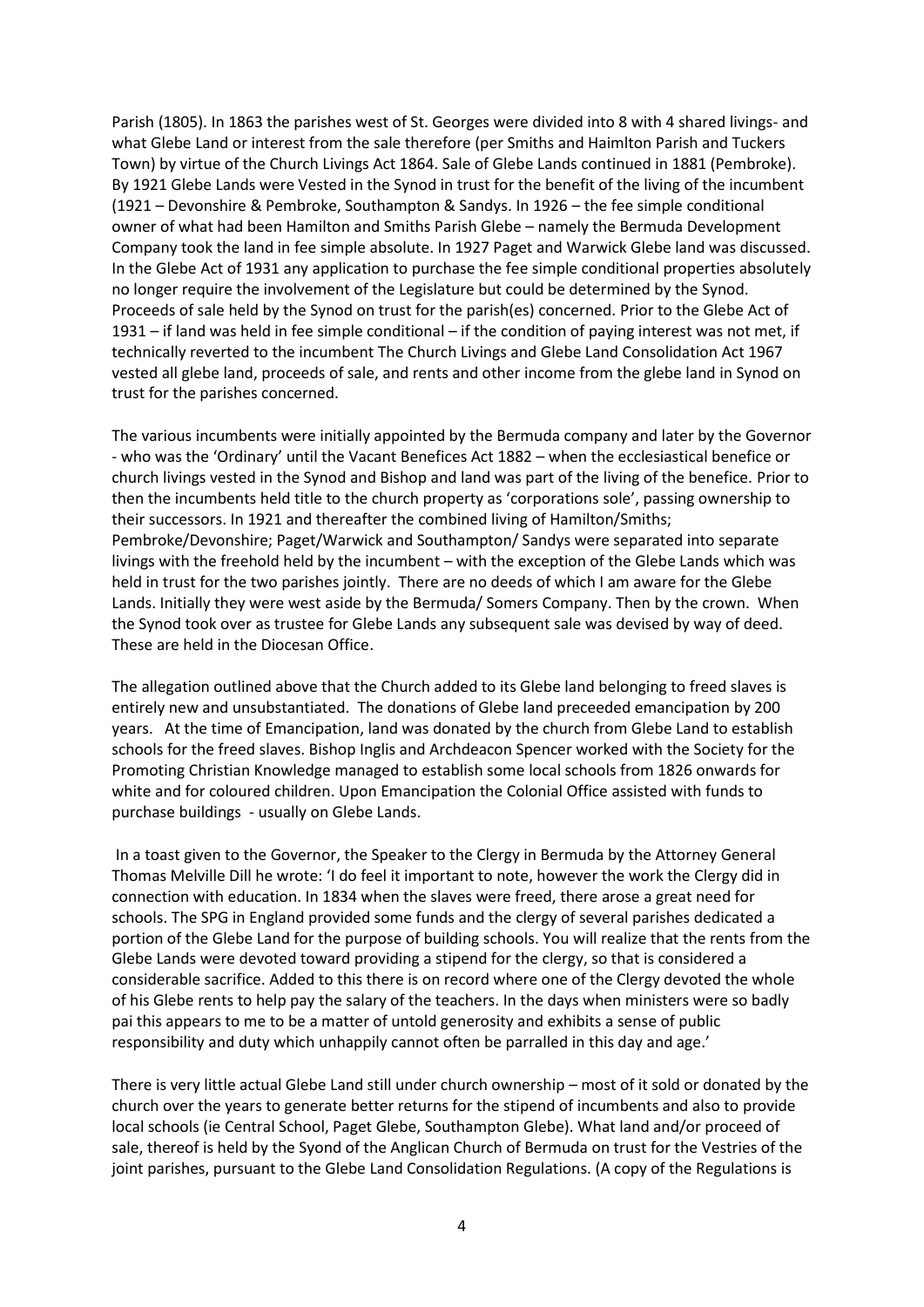attached). I am aware that in Pembroke, In the early 1970'2 sitting tenants were given an option to purchase their holding with a mortgage scheme provided by the church. The Bermuda Housing Corporation also purchased swathes of Glebe Land in Pembroke to build affordable housing. The person with the great knowledge of this is Mr. Wentworth Christopher.

Currently, the only Glebe Lands in existence are: a plot of farm land on the Southampton/Sandy's border. Currently farmed by a local farmer, and intersected by the new access right of way to the Morgan's Point Development; the plot of land in Paget on Ord Road occupied by the Rectory of St. Paul's Paget and three plots in Pembroke, two on St. Augustine's Hill and one small lot with a house on St. Monica's Road. All other Glebe land has either been sold or gifted. The Synod hold these alongside proceeds of the sale of Glebe Lands – which is invested and income paid out on an annual basis to the various parishes, in accordance with the amount initially remitted. In some cases, this is minimal (ie St. George's receive about 500.0 per annum)

# **Vestries**

Vestries are voluntary bodies of members appointed at the Annual General Meeting of the parishes. Historically this happened at Easter. They existed from the earliest days of settlement. In 1622 there were 5 incumbents – and each was supported by their Vestries – which acted in accordance with common practice of the Church of England. In 1627 there was an act of assembly to establish Vestries in each tribe – of up to 13 men – a kind of executive committee for each tribe. At that time the Vestry had a role as a kind of local government. In 1693 they took on new responsibilities – with the handover from the Company they were responsible for paying the assessment for the repair of churches, payment of salaries of Assembly, jurors, local officers (wardens, constable etc) and could be called upon to raise funds for things like fortifications. They acted on an ad hoc basis. From 1760's they met more regularly – with three meetings per year. In 1793 an Act entitled For the Better Regulation of Vestries was approved. Civic responsibility was removed from the Vestries in 1813 & 14 – and by Act of 1867 Church Vestries dealt only with Ecclesiastical affairs, parish councils were formed to deal with civic affairs. Thereafter Vestry responsibilities were spelled out in the Church Vestry Acts of 1867, 1890, 1899 & 1901 (see Statue Law of Bermuda 1620-1952 Vol IV). Currently their responsibilities are set out in the regulations flowing from the Church of England in Bermuda Act 1975 (attached).

Prior to 1813, 14 and then 1867 Vestries could levy support for civic projects and office holders. This the did through assessments. Under the Vestry Act 1867 the Vestries constitution and powers were regularized across the Island as a body to support the work of ministry, regulate pew rents and otherwise provide the stipend for the incumbents and support for the poor. By virtue of the Church Vestries Act 1899 they became bodies corporate – with power to hold land and investments. Under the Church of England in Bermuda act 1975 all ecclesiastical land (except the Glebe land) was vested in the Vestries of the parish as bodies corporate. 'The Chronicles of a Colonial Church' by Dr. Hallet explain the historic role of Vestries as ecclesiastical and also civic organizations – becoming completely ecclesiastical by 1867 (see also Statute Law of Bermuda 1620-1952).

Vestries were not landowners, nor authorized to hold land until 1899. The Vestries as bodies corporate may hold property on trust. The individual members of the Vestries are not trustees in this case; the Vestry as a body corporate is the trustee.

The Ecclesiastical properties held by Vestry relate to the Churches, Halls, Graveyards and Rectories. Not many of the churches had deeds. But, if there are any deeds they would have been kept as part